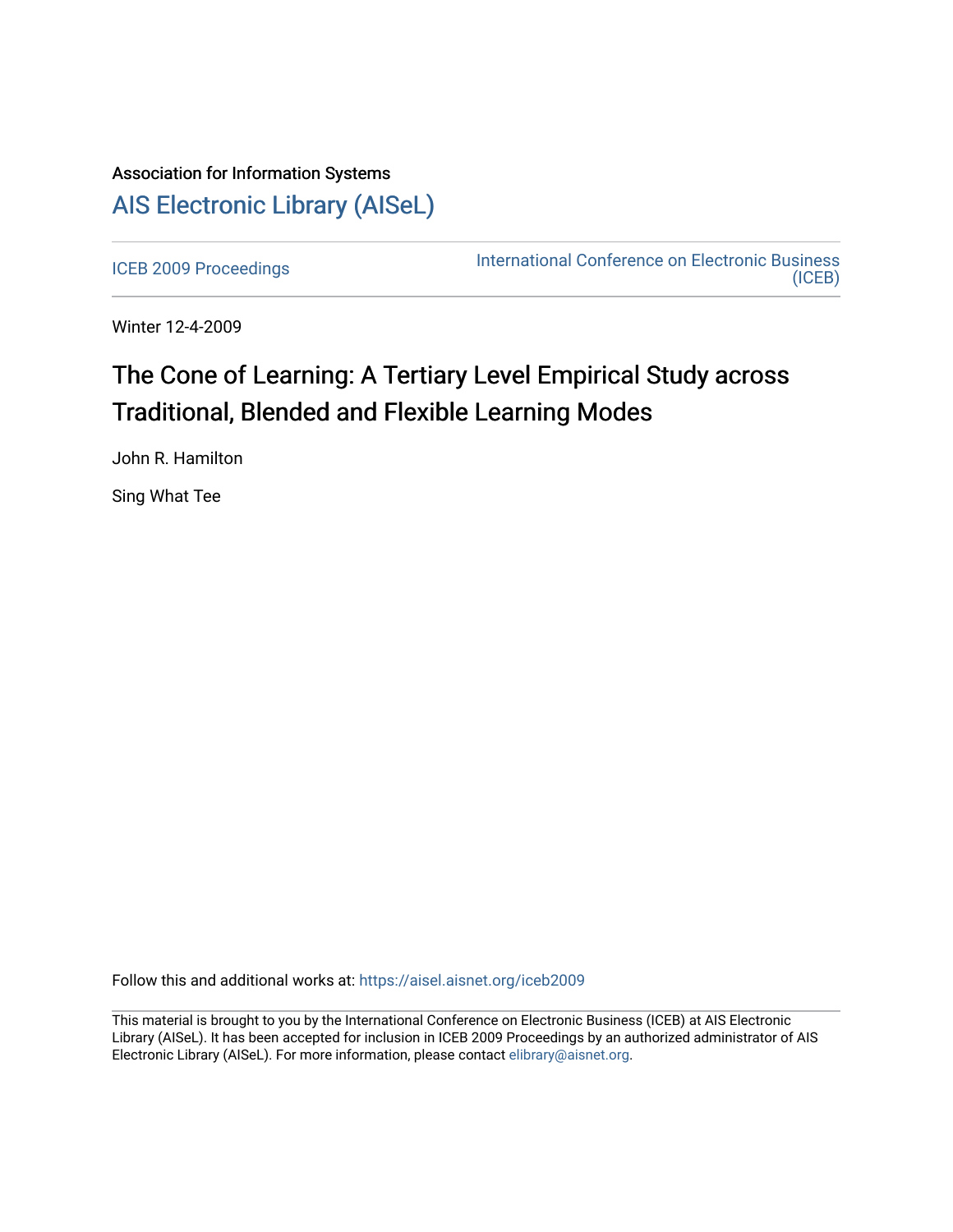## **THE CONE OF LEARNING: A TERTIARY LEVEL EMPIRICAL STUDY ACROSS TRADITIONAL, BLENDED, AND FLEXIBLE LEARNING MODES**

John Hamilton<sup>1</sup> and Singwhat Tee<sup>2</sup> School of Business and IT James Cook University, Cairns, Australia <sup>1</sup>John.Hamilton@jcu.edu.au; <sup>2</sup>Singwhat.Tee@jcu.edu.au

## **Abstract**

Tertiary institutions are moving towards more flexible teaching and learning environments. Relationships between tertiary teaching and learning modes, student outcomes, and learning perceptions have engaged partial studies. This article employs a holistic view. It develops and tests a tertiary teaching and learning environment from a value enhancement approach. Here student-preferred teaching and learning modes are assessed. The tertiary institution teaching and learning offerings or modes are mapped against student learning outcomes, as defined by the tertiary institution 'business enhancement measurement model'. This research shows tertiary institutions can more closely align their educational teaching and learning solutions towards their student's perceived learning requirements, whilst also enhancing its student's skills.

**Keywords:** Learning modes, tertiary, education, flexible, blended, traditional. student outcomes, student perception

### **Introduction**

Tertiary institutions educate and proactively instruct learners to acquire high levels of knowledge and skills. They up-skill and train students deploying: (1) enhancement, implementation and impact measures; (2) learning assimilation enhancement processes; and (3) diagnosing impediments successful learning enhancements [2][3] and deliver learning enhanced student solutions [29]. These learning improvement cycles operate in a similar manner to business 'plan-do-check-act' quality cycles [41][14][16]. Thus, both the product and/or quality of the service are engaged, student knowledge application solutions are continually revamped, and best student learning options are sought for each student cohort [46][48][18].

Closely aligned, tertiary institution knowledge-application solutions [22][23][24] may capture combinations of traditional, blended or flexible learning modes [13][20]. These in-turn, may affect performance outcomes of the students. These measures (capturing teaching and learning effectiveness) are related to the student learning

processes. Quality tertiary teaching and learning institutions aim to balance their tight budgets, meet student expectations and deliver targeted, business-acceptable graduate solutions [39].

Tertiary teaching and learning modes remain an issue for tertiary education institutions and for their engaging students [15]. They are also an issue for tertiary staff grappling with the demands of workload, research, and administration whilst also targeting their lecturing delivery of high quality programs [42] and are often executed within the confines of tight departmental funding, institutional streamlining and budgetary constraints [39].

Tertiary students outcomes are built on: (1) their acquired skills and outcomes – captured as their: interpersonal, informational, analytical and behavioural components [8]; (2) their perceived learning like: satisfaction, experiences, value and quality [43][31]; and (3) their student perceived satisfaction transitions towards their employment future and/or perceived business related workplace successes. Students see their potential tertiary outcomes as both workplace performance services and acquired value-adding services for their chosen future workplace destinations [32]. Students expect to emerge from tertiary institutions with skills sets: capable of reasoned thought; reliable and critically appraised research; ideas transposition, skills and knowledge adaptation, strong interpersonal skills [12][33]. They expect the tertiary institution to equip them with skills relevant to their future agile and flexible workplace environments [5][9][11].

In the global workplace, flexibility offers a pathway towards delivering appropriate responses to customer generated requests [50]. Pine, Bart & Boynton [3] suggest a business with customised offerings can better target its customer's need and preferences (and at customer acceptable price settings). Zipkin [50], adds that technology-enhanced, customer-integrated business solutions jointly capturing combined effects from: (1) customer connection; (2) process flexibility; and (3) logistics, can add value to the customer generated solution – and do so in a cost efficient manner. Ansari and Mela [1] add that visually pleasing web-based solutions, built on intelligently-tapped digital sources, and downstream business network capabilities, can be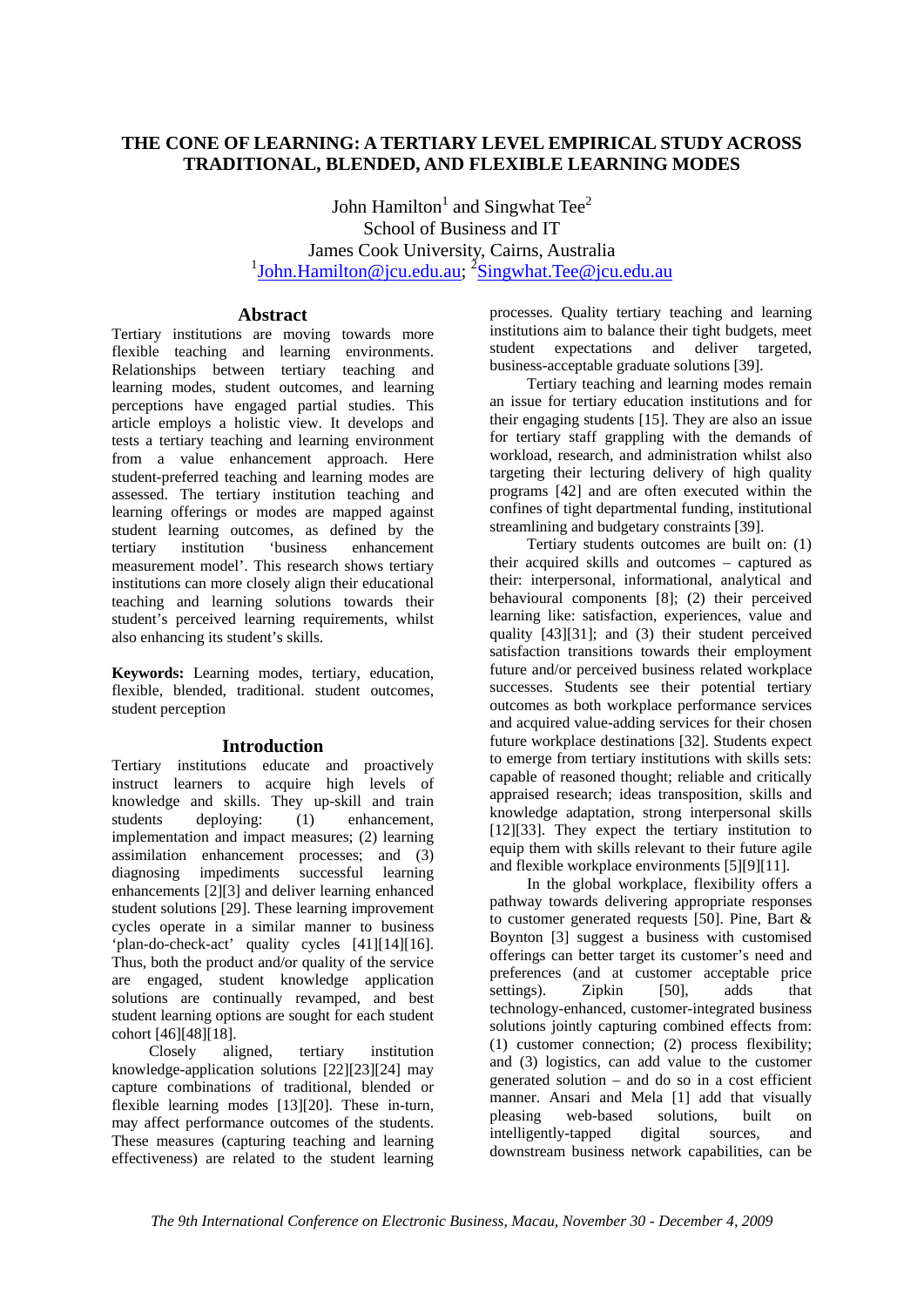selectively programmed towards specific customized solutions. Such selectively programmed, web-connected processes, can deliver, in near real-time, a chosen customised business solution to the customer Murthi and Sarkar [38]. The capturing of individual customer, web-connected data, in near real time, may enable the delivery of targeted customer solutions. This customer-specific process is termed 'personalization' [38]. But, personalisation may also be more complex, and may require special networked technologies. Hamilton and Selen [27] show technology-networked solutions, built stepwise, from the customer engaging front-end into the business's networked back-end systems, and tapped intelligently to track customer shifts, can even more closely align the business and it is offerings towards each customer's specific requirements. They term this arrangement 'customerisation' – where one business ideally provides a solution to just one customer each time. Tam and Ho [45], and Jackson [30] suggest digital content and knowledge-requested services when targeted to individual customers, move the customerisation processes closer to reality. Thirumalai and Sinha [47] show customisation (or customerisation) may be split into stages as a customer three step process. They suggest there is: (1) a decision to engage stage, then: (2) a service and/or product selection stage, and finally: (3) a transaction stage, completes the process. Thus, to better engage with the customer, the business may adopt a 'more flexible' approach towards its delivery modes.

Today, intelligently-networked, changeable, business-delivery modes, along with their generated customer engagement perceptions, can intelligently programmed into business front-end business-customer interface solutions [23]. These approaches mean the modern business can trend towards offering greater flexibility and value adding in its attempts to best answer each customer's enquiry. Hence, a tertiary education business (with students as its customers) may follow similar customerising pathways, as it seeks to more closely emulate such emerging flexible and agile business approaches.

## **Tertiary Teaching and Learning Modes**

In the tertiary education environments, Collis and Moonen [11] map degrees of flexibility, and the goal of learning activities into four quadrants. Quadrant one resembles traditional teaching and learning. It typically occurs in a teacher-directed environment, with instructor-to-student(s) interactions occurring in live, synchronous-rich,

face-to-face learning environments [36][34] [5][7][19].

Quadrant two captures a form of blended learning termed blended enhanced learning. Blended enhanced learning encapsulates 'the what', 'the where', and 'the when' of learning [28], and may be defined as 'a combination of instructional media or learning systems that combine face-to-face instructions with computer assisted learning management systems' [4][7][9][20][49]. Blended enabled learning is primarily focused on delivering additional flexibility to the students, whilst providing similar, but different learning components or learning opportunities more in line with agreed student desired and educator accepted outcomes. Thus, personal and/or team-based, student-centered, real-world learning materials, relevant to the learning focus, may be added to the learning offerings, but they are still tied to aspects of teacher-lead traditional learning mode frameworks. Here, a traditional learning environment is typically supplemented by on-line, or computer-mediated, learning elements and/or technology-equipped virtual classrooms engaging the student with learning experience extensions like discussion boards, social networks, gaming environments, personal blogs, and virtual teams. Quadrant three approaches may involve contributions to the professional tertiary learning

environment from both the students and the various instructor teams. Overall, more personally engaging activities are experienced by each student. A range of student-centered learning activities are engaged to increase the richness of learning. For example, (1) role plays; (2) case studies presentations; (3) problem solving activities; (4) instructor podcasts and simulations; and (5) web-located teaching support materials may be included.

Quadrant four portrays a flexible learning environment. Here, instructors are directly involved in the planning, monitoring and setting of each individual student's learning quality, value, skills, controls, and satisfaction issues. This one-on-one style curriculum between the provider and the learner has been termed a 'customerised' service provision [22]. This often unique, negotiated and pre-agreed unique learning framework allows for a radical transformation of pedagogies. Flexible learning moves the learning dimension from a model where learners are just receivers of information, to a model where learners actively construct learning and knowledge. The dynamic interactions within this learning environment enable intellectual activities which may be transformed through technology [7]. For example, students engaging in intellectual discussions through collaborative learning modes like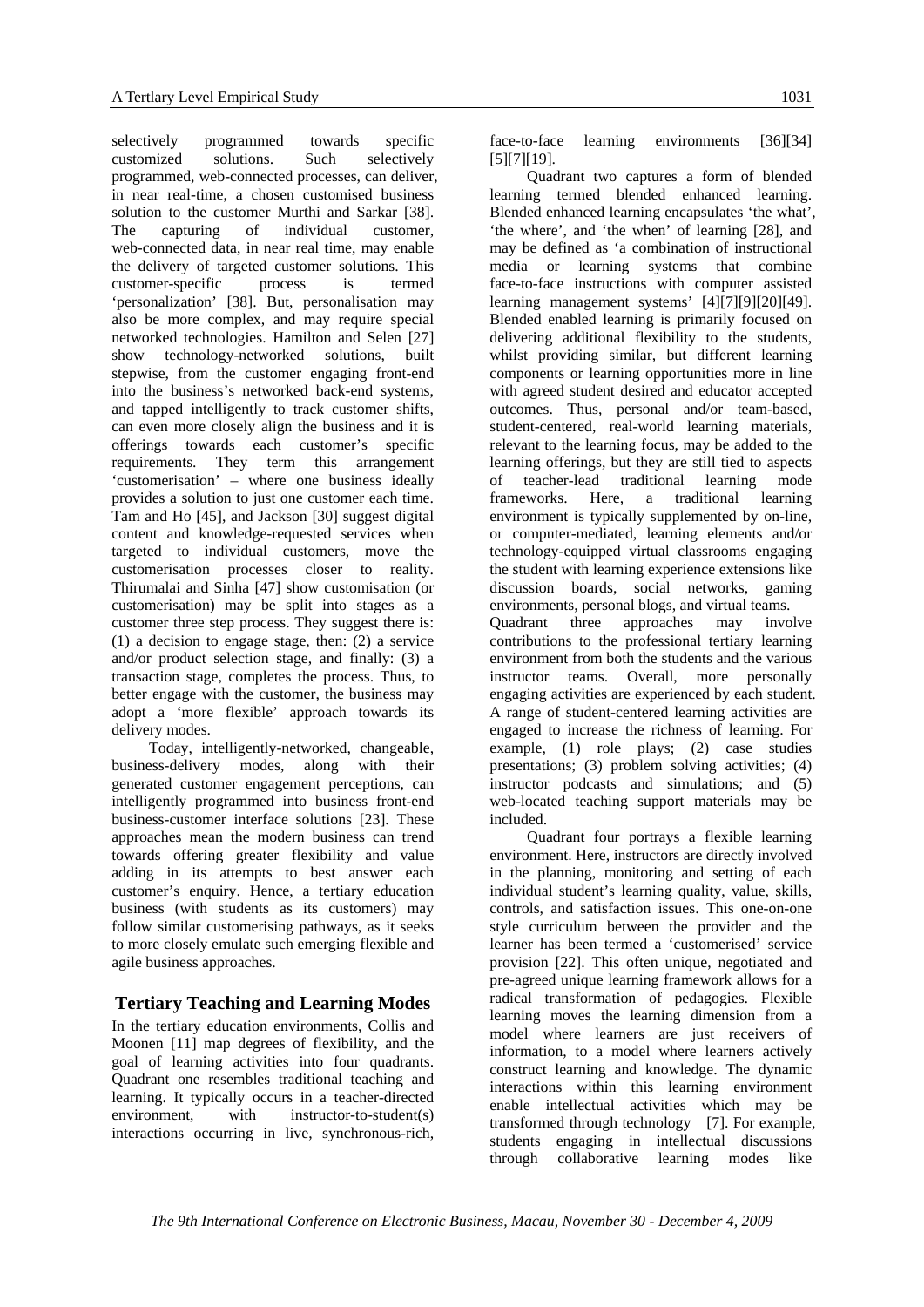discussion boards and wikis may transform individual ideas and research into shared knowledge.

Biggs [6], Bonk and Graham [7], Cybinski and Selvananthan [13], Michinov and Michinov [35], Georgouli, Skalkidis & Guerreiro [20], Hamilton and Tee [25][26] have shown the four teaching and learning modes (face-to-face, blended-enabled, blended-enhanced or flexible) established above, show differences in their learning and engagement approaches, and these relate to student learning forming a 'Cone of Learning' continuum [26]. This 'Cone of Learning' continuum, built on the student learning areas of the Biggs [6] 3P teaching and learning model, is shown as Figure 1.



**Total Student Learning Outcomes** 

**Figure 1:** The Cone of Learning, Hamilton and Tee [26].

It portrays increasing complexity in the resultant learning mode offerings options - as more activities (like participation in and the level of learning experiences required) are engaged in conjunction with inherent student factors (like the personal learning skills set brought by the student), and whilst delivering optimal student learning outcomes options (like acquired student learning skills and optimal acquired quality of student learning). Thus, as one progresses from the face-to-face base level (or traditional learning mode approaches) towards the more complex flexible learning mode approaches, far greater total student learning outcomes effects are projected shown to be delivered [26].

At the flexible learning end of the 'Cone of Learning' complex mixes of timing and flexibility; content and flexibility; entry requirements; instructional and resources deployment approaches, and delivery and logistics [11] , along with the delivery of: the 'what', the 'where', the 'when', the 'how' and aspects of the 'why' associated with the learning processes may be engaged as potential contributors to the student learning processes [25].

The 'Cone of Learning' also displays blurred boundaries between different teaching and learning modes. Michinov and Michinov [35] support the blurring of boundaries between the face-to-face and

blended teaching and learning modes, and Georgouli, Skalkidis, and Guerreiro [20] indicate a similar situation between blended and flexible teaching and learning modes. This paper adds another dimension to Hamilton and Tee's [26] 'Cone of Learning' continuum by expanding the blended section into a lower-level or blended-enabled mode and a higher-level or blended-enhanced mode, again with blurred boundaries. This reconstruction of the 'Cone of Learning' is portrayed as Figure 2.



**Figure 2:** The Cone of Learning Reconstruction, adapted from Hamilton and Tee [26].

#### **Research Study**

We now test the model above using the four teaching and learning modes outlined above against 224 first year business students, with constructs developed from a literature and focus group based, seven point Likert scale teaching and learning modes questionnaire, built under normal survey instrument validation and development approaches [21]. We engage a structural equation modelling approach, investigating possible paths and path strengths, and observing the levels of total learning effects generated under each model. We follow the structural equation modeling procedures of Hamilton and Tee, [26], and apply this research against the well established Biggs [6] 3P teaching and learning approach. We rearrange this approach using the teaching mode as the independent construct, and use this teaching-generated learning experience setter approach to generate the Biggs four construct blocks for each of the traditional, blended-enhanced, blended-enabled and flexible teaching and learning mode delivery systems. We model our study as shown in Figure 3. Experience Setter

To fully investigate possible pathways we also test for an additional pathway to that used by Biggs [6], and test for a path between student factors and learning outcomes.Factor reduction of potential construct measures (all measure residuals below 0.05 and with no cross-loading measures above 0.3) delivered reliable, internally consistent, single indicator constructs for each teaching and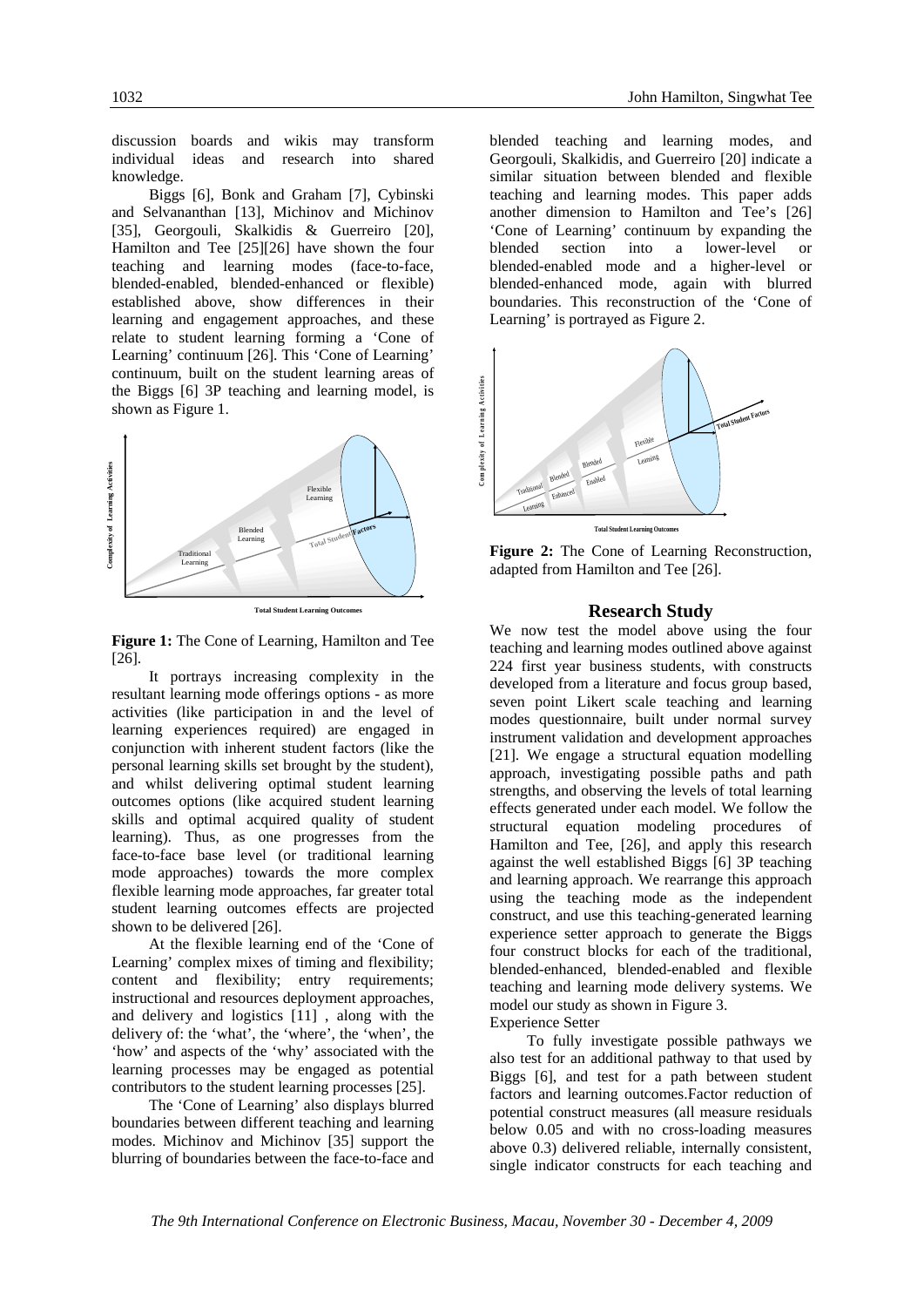learning mode learning block. Using each resultant factor reduction construct, along with corresponding Cronbach alpha (each was above 0.75 indicating composite reliability), and its associated standard deviation, the relevant construct load and associated error are determined [37]. The structural equation models, built in AMOS 16, are then developed, exposing all the relevant significant paths for each teaching and learning mode. No significant bi-directional pathways were found. Bootstrapping successfully checked sample invariance and the Bollen-Stine p was above 0.05 - as required for each model. Model fit measures for each teaching and learning mode are displayed in Table 1.



**Figure 3:** Biggs 3P Model used as Learning

#### **Discussion**

Our four teaching and learning mode models, with their key measures shown in Table 1, in each case, display excellent 'goodness-of-fit' across all parameters. Our net-learning pathways effects into each learning block (shown in Table 2) also demonstrate that blended learning delivery mode systems may be further split into two distinct blocks, with blended enabled learning delivering higher degrees of net-learning-effects. This study also indicates that as the student factors like personal skills and ability, and motivation increase the student's capacity to operate in a more flexible environment, and to draw in higher levels of learning increase. This in-turn also impacts on increased levels of student perceived learning achievements or outcomes.

 This study also lends support to the 'Cone of Learning', with more complexity in learning offerings and challenges, also driving greater student perceived learning outcomes. Traditional teaching and learning (as the simpler learning structure) is seen by students as a low net-learning environment. The blended-enhanced teaching and learning mode, with components of negotiated

work in combination with traditional mode activities, is seen as the next strongest learning deliverer. The blended-enabled teaching and learning mode also capturing traditional and blended-enhancing offerings is perceived by students as offering the next highest overall net-learning-effects solution. The flexible teaching and learning modes delivery system where: anytime, anywhere, anyhow, individually-negotiated learning, is recognised by tertiary institutions and by participating students as legitimate, is seen as the learning system capturing aspects of the other modes where appropriate, whilst also delivering highest net-learning outcomes.

**Table 1:** Learning Experience Setter Teaching Model Goodness of Fit Measures

|                                                                     | <b>Traditional Learning Mode Parameter Estimates Generated</b> |            |                 |                |       |  |  |  |  |  |
|---------------------------------------------------------------------|----------------------------------------------------------------|------------|-----------------|----------------|-------|--|--|--|--|--|
| Chi Sq                                                              | 15.495                                                         | df         | 11              | Bollen-Stine p | 0.828 |  |  |  |  |  |
| <b>RMSEA</b>                                                        | 0.043                                                          | <b>RMR</b> | 0.05            | TLI            | 0.984 |  |  |  |  |  |
| CFI                                                                 | 0.992                                                          | GFI        | 0.981           | AGFI           | 0.951 |  |  |  |  |  |
| <b>Blended Enhanced Learning Mode Parameter Estimates Generated</b> |                                                                |            |                 |                |       |  |  |  |  |  |
| Chi Sq                                                              | 15.965                                                         | df         | 10 <sup>1</sup> | Bollen-Stine p | 0.703 |  |  |  |  |  |
| <b>RMSEA</b>                                                        | 0.051                                                          | RMR        | 0.036           | TLI            | 0.978 |  |  |  |  |  |
| CFI                                                                 | 0.99                                                           | GFI        | 0.98            | AGFI           | 0.943 |  |  |  |  |  |
| <b>Blended Enablend Learning Mode Parameter Estimates Generated</b> |                                                                |            |                 |                |       |  |  |  |  |  |
| Chi Sq                                                              | 18.394                                                         | df         | 10 <sup>1</sup> | Bollen-Stine p | 0.572 |  |  |  |  |  |
| <b>RMSEA</b>                                                        | 0.061                                                          | <b>RMR</b> | 0.034           | TLI            | 0.972 |  |  |  |  |  |
| CFI                                                                 | 0.987                                                          | GFI        | 0.978           | AGFI           | 0.938 |  |  |  |  |  |
| <b>Flexible Learning Mode Parameter Estimates Generated</b>         |                                                                |            |                 |                |       |  |  |  |  |  |
| Chi Sq                                                              | 10.823                                                         | df         | 9               | Bollen-Stine p | 0.975 |  |  |  |  |  |
| <b>RMSEA</b>                                                        | 0.03                                                           | <b>RMR</b> | 0.037           | TLI            | 0.993 |  |  |  |  |  |
| <b>CFI</b>                                                          | 0.997                                                          | <b>GFI</b> | 0.987           | AGFI           | 0.958 |  |  |  |  |  |

**Table 2:** Net-Learning-Effect Measures Delivered from Different Teaching Mode Approaches

| <b>CONSTRUCTS</b>       | Traditional<br>Learning | Mode | <b>Blended</b><br>Enhanced<br>Learning Mode | Learning Mode | Blended Enabled Flexible Learning<br>Mode |
|-------------------------|-------------------------|------|---------------------------------------------|---------------|-------------------------------------------|
| <b>Student Factors</b>  | 0.34                    |      | 0.41                                        | 0.62          | 0.74                                      |
| Learning<br>Experiences | 0.43                    |      | 0.42                                        | 0.52          | 0.60                                      |
| Learning Outcomes       | 0.30                    |      | 0.40                                        | 0.48          | 0.51                                      |
| Average                 | 0.35                    |      | 0.41                                        | 0.54          | 0.62                                      |

Finally, this study also supports the existence of an increasingly complex learning continuum as proposed by Bonk and Graham [7], and Georgouli, Skalkidis, and Guerreiro [20]. Here, higher levels of student factor, learning experience and learning outcomes all suggest movement in the same positive net-learning-effects direction - as teaching and learning modes move from traditional towards flexible learning approaches, As such, this work suggests the static four quadrant view of teaching and learning previously presented by Collis and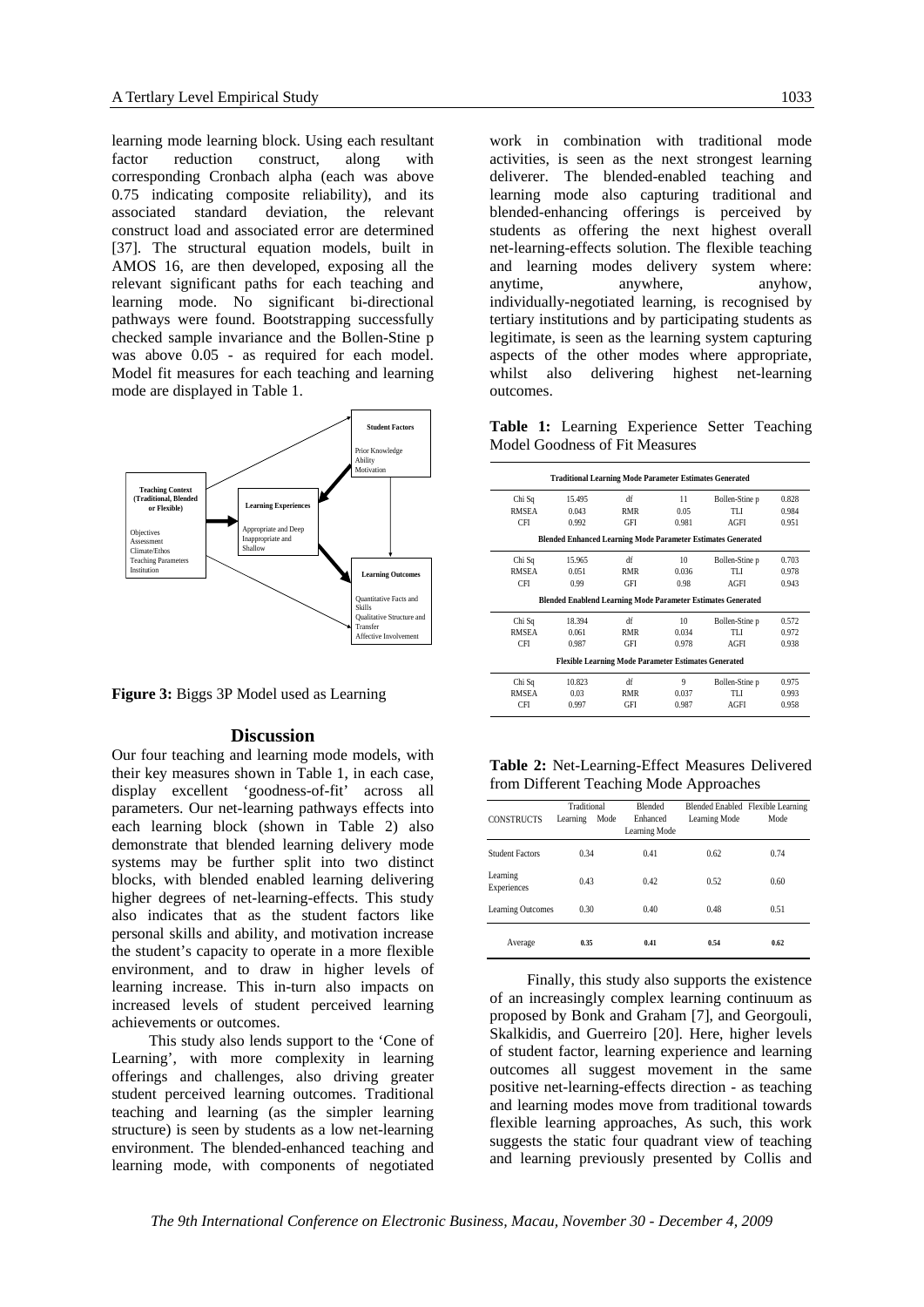Monen [11], should be shown as a learning continuum, with no clear boundaries between learning modes as shown in our Cone of Learning.

#### **Conclusions**

Tertiary teaching and learning modes, built on teaching context constructs outlined herein, show differences in net student learning effects and these can be 'fitted' into a 'Cone of Learning' continuum. Here, four zones of increasing complexity in teaching and learning mode (traditional, to blended-enhanced, to blended-enabled, through to flexible) offerings may be engaged, with each mode housing a different set of net student learning options. This results in different levels of perceived student learning outcomes being achieved.

The 'Cone of Learning' continuum, arising as one moves from the base level (or traditional teaching and learning mode) through to more complex teaching and learning mode approaches, indicates students perceive that differing degrees of teaching modes and approaches, deliver different net-learning outcomes, and that these may be explained as a single teaching and learning mode, or under more complex learning approaches as some combination of selected teaching and learning mode components as suggested by this research. If developed and used wisely the 'Cone of Learning' may be used to build a powerful tertiary institution teaching and learning positional and benchmarking tool.

This research is not able to capture the exact transition borders between the teaching and learning mode levels within the 'Cone of Learning' and it is seen as a continuum with blurred boundaries, and showing various degrees of overlap across modes and across transitions. Further, we cannot prove there are only three dimensions to the 'Cone of Learning' continuum, nor can we definitely conclude the three dimensions of Biggs 3P model used herein definitely act at ninety degrees to each other. Finally, it is likely that a fourth dimension – time exists and that the model is even more complex than that shown. We suggest this because we suspect, multi-level, hierarchical model development options may exist, and further these may also require the capture additional dichotomous (or even ordered categorical) outcomes constructs. Hence, new longitudinal surveys, along with structural equation modeling and Mplus analysis toolkits may be required to research such situations.

#### **References**

[1] Ansari. A., and Mela, C. (2003). "E-customization," *Journal of Marketing Research*, 40(2), 2004, pp.131-145.

- [2] Barrie, S. "Understand what we mean by the generic attributes of graduates," *Higher Education*, 51(2), 2006, pp.215-241.
- [3] Barrie, S. "Conceptual framework for the teaching and learning of generic graduate attributes," *Studies in Higher Education*, 2007, 32 (4), 2007, pp.439-458.
- [4] Baugher, D., Varanelli, A., and Weisbord, E. "Student hits in an internet-supported course: How can instructors use them and what do they mean?" *Decision Sciences Journal of Innovative Education*, 1(2), 2003, pp.159-179.
- [5] Beattie, K., and James, R. "Flexible coursework delivery to Australian postgraduates: How effective is the teaching and learning," *Higher Education*, 33(2), 1997, pp.177–194.
- [6] Biggs, J. *Teaching for quality learning at university* (2nd ed.). Berkshire, UK: Open University Press, 2003.
- [7] Bonk, C., and Graham C. *The Handbook of Blended Learning: Global perspectives, local design*. San Francisco CA: Pfeiffer, 2005.
- [8] Boyatzis, R., and Kolb, D. "From learning style to learning skills: the executive skills profile," *Journal of Management Psychology*, 10(5), 1995, pp.3-17.
- [9] Brew, L. "The Role of Student Feedback in evaluating and revising a blended learning course," *The Internet and Higher Education*, 11(2), 2008, pp.1-31.
- [10] Bryant, K., Campbell, J., and Kerr, D. "Impact of web based flexible learning on academic performance in information systems," *Journal of Information Systems Education*, 14(1), 2003, pp.41-50.
- [11] Collis, B., and Moonen, J. "Flexible learning in a digital world," *Open Learning: The Journal of Open and Distance Learning*, 17(3), 2002, pp.217-230.
- [12] Cully, M. "Working in harmony: The links between the labour market and the education and training market in Australia," *7th International Seminar: Linkage between Higher Education and Labor Market*, Seoul, 16-20 Nov 2004, pp.1-16.
- [13] Cybinski, P. and Selvananthan, S. "Learning experience and learning effectiveness in undergraduate statistics: Modeling performance in traditional and flexible learning environment," *Decision Science Journal of Innovative Education*, 3(2), 2005, pp.251-271.
- [14] Deming, E. *The New Economics for Industry, Government, Education* (2nd ed.). MIT Press, 2000.
- [15] Dill, D., and Soo, M. "Academic quality,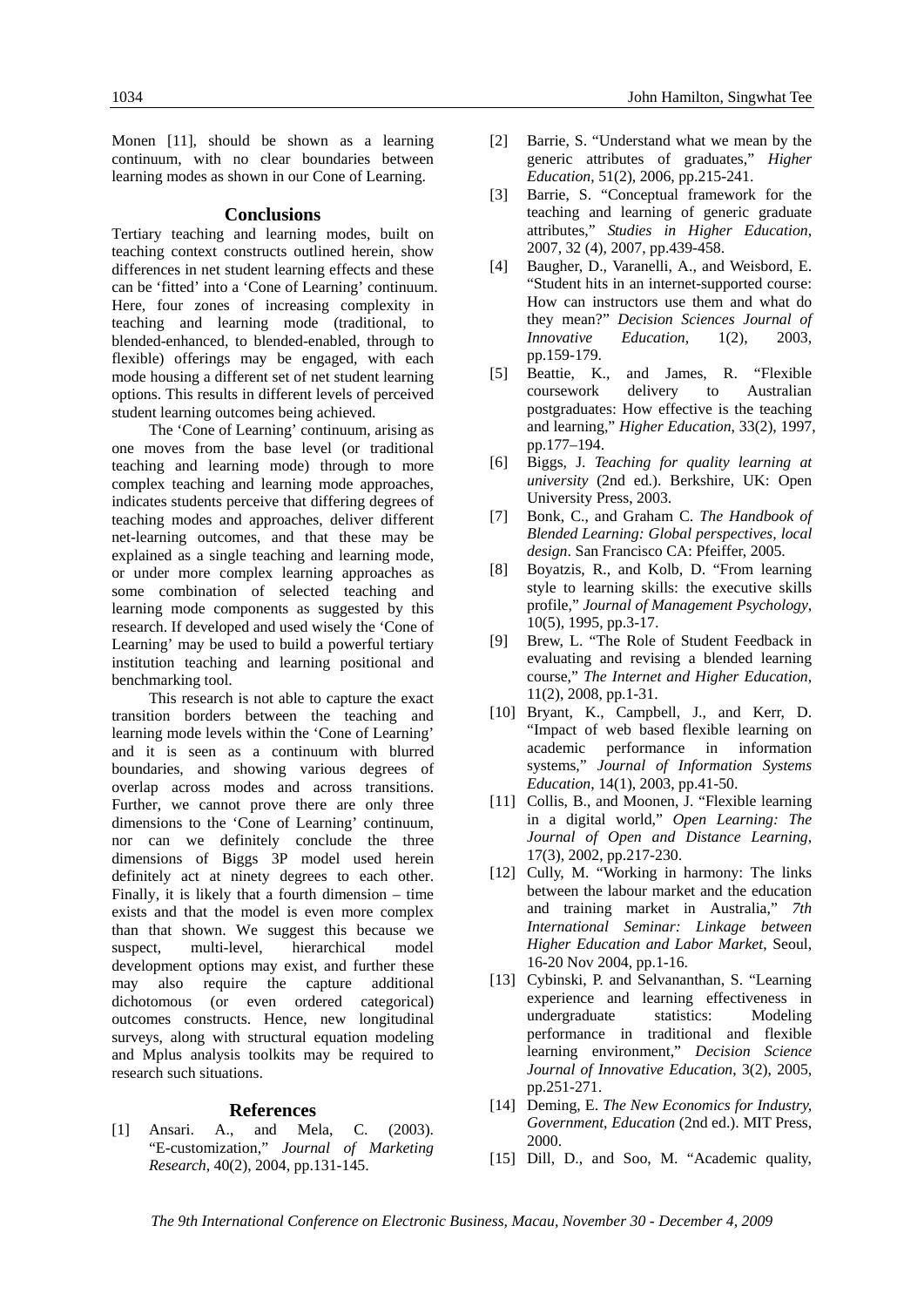league tables, and public policy: A cross-national analysis of university ranking systems," *Higher Education*, 49(4), 2005, pp.495–533.

- [16] Finch, B. *Operations Now: Supply Chain Profitability and Performance*. New York, NY: McGraw-Hill Irwin, 2008.
- [17] Flood, B., and Wilson, R. "An exploration of the learning approaches of prospective professional accountants in Ireland," *Accounting Forum*, 32(3), 2008, pp.225-239.
- [18] Forbes, L., and Hamilton, J. (2004). Building An International Student Market: Educational - Balanced Scorecard Solutions for Regional Australian Cities. *International Education Journal*, 3(4), 501-520.
- [19] Gamliel, E., and Davidovitz, L. Online versus traditional teaching evaluation: mode can matter. *Assessment & Evaluation in Higher Education*, 30(6), 2005, pp.581–59.
- [20] Georgouli, K., Skalkidis, I., and Guerreiro, P. (2008). "A framework for adopting LMS to introduce e-learning in a traditional course," *Education Technology and Society*, 11(2), 2008, pp.227-240.
- [21] Hair, J., Black, W., Babin, B., and Anderson R. *Multivariate Data Analysis: A Global Perspective*. Upper Saddle River, NJ: Pearson Prentice Hall, 2010.
- [22] Hamilton, J. *Building and managing modern e-services*. In: Dr. Qingyu Zhang (Ed.), *E-Supply Chain Technologies and Management*, 3, 2007, pp.80-100, Arkansas: Idea Group Inc.
- [23] Hamilton, J. "The Services Gateway Framework: Innovations for the Customer Interface," *The E-Business Review*, 8(1), 2008, 127-130.
- [24] Hamilton, J. "A customer-centric approach to Front-end business intelligence deployment," *E-Business Review*, 9(1), 2009, pp.98-106.
- [25] Hamilton, J., and Tee, S. "Building the tertiary institution enhancement measurement model," *E Business Review*, 9(1), 2009a, pp.113-117.
- [26] Hamilton, J., and Tee, S. "Smart utilization of tertiary teaching and learning modes," *Computers and Education*, Under Review. 2009b.
- [27] Hamilton. J., and Selen, W. "Enabling real estate service chain management through personalised Web interfacing using QFD," *International Journal of Production and Operations Management*, 24(3), 2004, pp.270-288.
- [28] Hill, J. "Flexible learning environments: Leveraging the affordances of flexible delivery and flexible learning," *Innovative*

*Higher Education*, 31(3), 2006, pp.187-197.

- [29] Holsapple, C., and Lee-Post, A. "Defining Assessing and promoting e-learning: and information systems perspective," *Decision Sciences Journal of Innovative Education*, 4(1), 2006, pp.67-85.
- [30] Jackson, T. "Personalization and CRM," *Database Marketing and Customer Strategy Management*, 15(1), 2007, pp.24-36.
- [31] Johnson, D., and Johnson, R. Learning together and alone (3rd ed.) Sydney, Australia: Allyn and Bacon, 1999.
- [32] Lowry, D., Molloy, S., and McGlennon, S. "Future skill needs: Projection and employers' view," National Centre for Vocational Education Research (NCVER): Report to Australian Department of Education, Employment and Workplace Relation, 2008, pp.1-35.
- [33] Martin, A., Milne-Home, J., Barrett, J., Spalding, E., and Jones, G.. "Graduate satisfaction with university and perceived employment preparation," *Journal of Education and Work*, 13(2), 2000, 199-213.
- [34] McCarthy, J., and Anderson, L. "Active learning techniques versus traditional teaching styles: Two experiments from history and political science*," Innovative Higher Education*, 24(4), 2000, pp.279-294.
- [35] Michinov, N. and Michinov, E. "Face-to-face contact at the midpoint of an online collaboration: its impact on the patterns of participation, interaction affect, and behaviour over time," *Computers and Education*, 50(4), 2008, pp.1540-1557.
- [36] Miller, J., and Groccia, J. "Are four heads better than one? A comparison of cooperative and traditional teaching formats in an introductory biology course," *Innovative Higher Education*, 21(4), 1997, pp.253-273.
- [37] Munck, I. *Model building in comparative education. Applications of LISREL method to cross-national survey*. Stockholm, Sweden: Almqvist & Wiksell International. 1979.
- [38] Murthi, B., and Sarkar, S. "The role of management sciences in research on personalization," *Management Science*, 49(10), 2003, pp.1344-1362.
- [39] Peterson, R., Berenson, M., Misra, R., and Radosevich, D. "An Evaluation of factors regarding students' assessment of faculty in the business school," *Decision Sciences Journal of innovative Education*, 6(2), 2008, pp.375-402.
- [40] Pine, B., ll, Bart, V., and Boynton, A. "Making mass customization work," *Harvard Business Review*, 71(5) (Sept/Oct) 1993, pp.108-119.